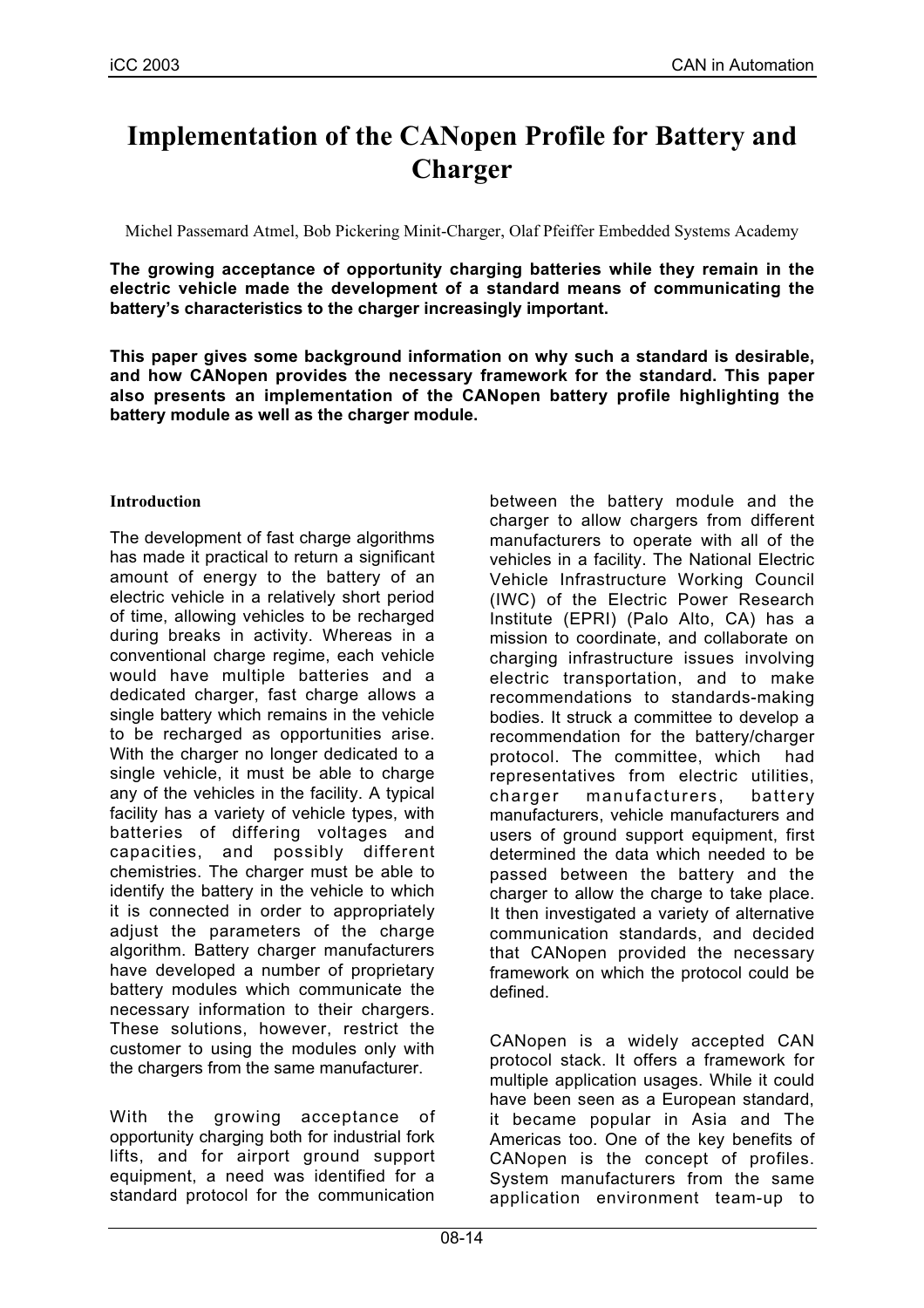develop an agreed upon profile that will be used in their systems, thus insuring interoperability. Semiconductor vendors can propose standard products that have been proven with such profiles. Furthermore they can offer themselves or through Software vendors a protocol stack that supports the profiles.

This was viewed as the key benefit of adopting CANopen for the battery/charger interface; instead of developing an entire communications protocol, it was only necessary to specify the device profile. The ease with which manufacturer specific data could be incorporated was also important, since none of the manufacturers involved were prepared to divulge all of their trade secrets so that they could be included in the profile. The fact that CANopen is an open standard was also an important consideration.

Given below is a summary of the Device Profiles for Battery Modules, and Chargers, and a description of an implementation in a Minit-Charger battery charger system, using an Atmel microcontroller.

#### **Summary of the CANopen Device Profile for Battery Modules**

The CANopen draft proposal 418: Device Profile for Battery Modules defines the communication link between a charger and a battery. It also defines all the necessary information to carry out battery charge.

The profile defines an object dictionary for the battery. This object dictionary includes 21 indexes for a total of 49 entries.

The indexes are:

Standard Mandatory entries

- Device Type
- Error register (temperature sensor)
- Identity object

Profile  $418<sub>d</sub>$ 

The profile entries are divided into mandatory and optional elements.

Mandatory entries

- **Battery Status**
- Charger status
- **Temperature**
- Battery parameters (type, capacity, max charge current, number of cells)

Optional Entries

- **Battery Serial Number**
- **Battery Identification Number**
- Vehicle Serial Number
- Vehicle Identification Number
- Cumulative total Ah charge
- Ah expended since last charge
- Ah returned during last charge
- Ah since last equalization
- Date of last equalization
- Battery voltage
- Charge current requested
- Charger state of charge
- Battery state of charge
- Water level status

Mandatory entries are the minimum data that is required to allow the charge to be carried out. These specify the battery chemistry, number of cells, and the maximum current which can be carried by the battery cables and intercell connectors. Since all useful fast charge algorithms use some form of temperature compensation, the battery temperature is also a mandatory data element. The mandatory entries were kept to the bare minimum to allow battery module manufacturers the greatest possible flexibility in choosing hardware for implementation.

Battery chemistry is specified by the battery type parameter. The profile defines the following battery types:

- Lead acid battery (flooded and maintenance free)
- Nickel cadmium battery
- Nickel zinc battery
- Nickel Iron battery
- Silver oxide battery
- Nickel hydrogen battery
- Nickel metal hydride battery
- Zinc/Alkaline/Manganese battery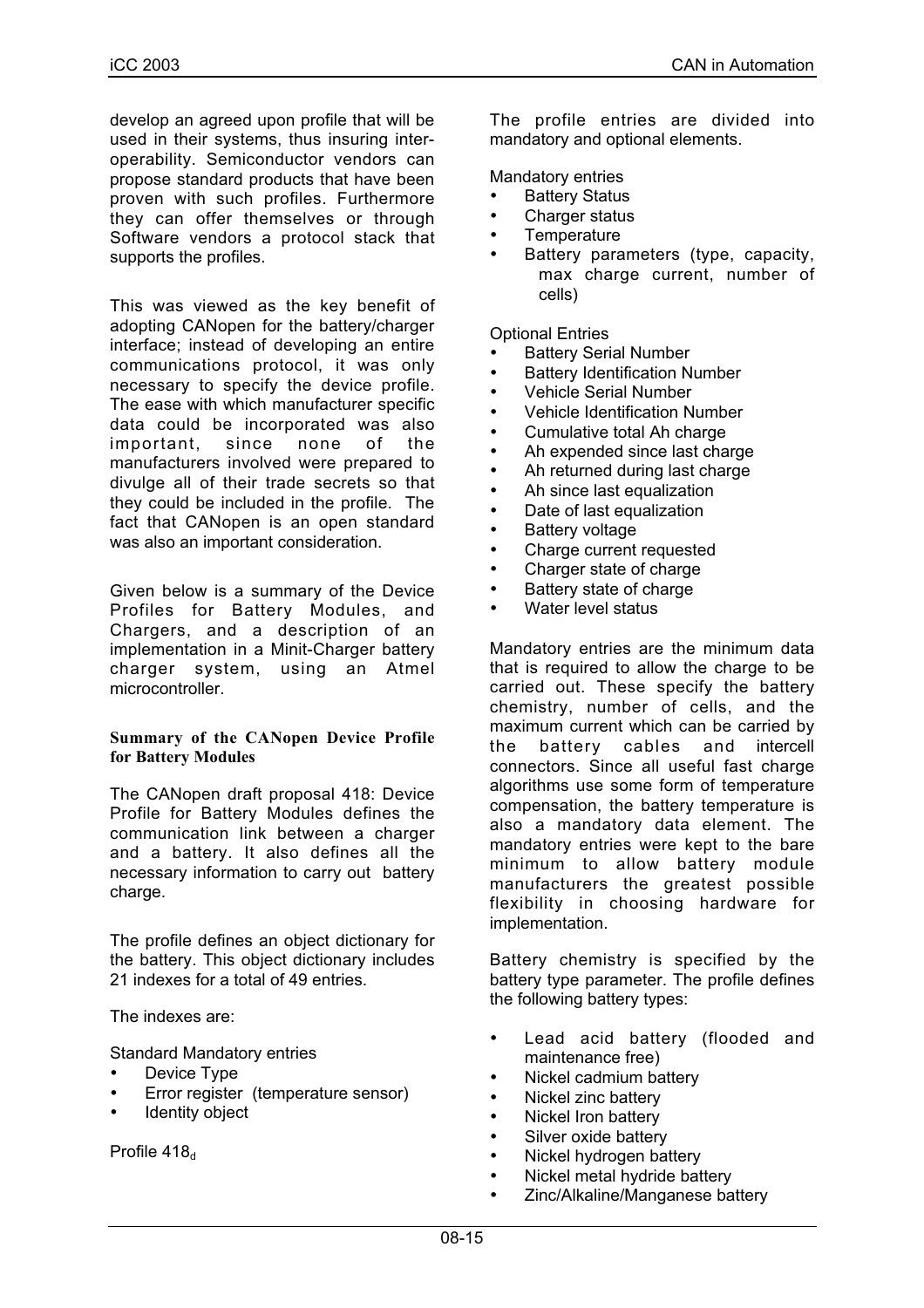- Lithium ion battery
- Zinc bromine battery
- Metal air battery
- Lithium/Iron sulfide battery
- Sodium beta battery

The optional data entries may be used to support common enhancements to the battery charging process. The serial and identification numbers allow fleet tracking systems to record battery usage and status. Data entries cumulative total Ah charge, Ah since last equalization, and date of last equalization record battery history, which may be necessary to maintain the battery manufacturer's warranty. The charger updates the Ah returned during last charge value as the charge progresses, allowing the battery module to maintain the battery history without requiring it to measure current flow. More sophisticated battery modules may provide battery voltage measurements, and estimates or measurements of the Ah expended since last charge. If the battery module includes charge algorithm software, it may request the level of charge current desired via the charge current requested data entry. Two state of charge entries are defined; one supplied by the charger, and one by the battery module. This allows the unit with the best data to establish the state of charge (for example, the battery module might estimate the state of charge during discharge, while the charger sets it during charge based on the progress through the charge algorithm). Finally, a water level status data entry is defined to allow modules on flooded batteries to pass the status to the charger where warning indications may be displayed or other action taken when the battery needs maintenance.

The profile defines one Transmit Process Data Object (TPDO) and one Receive Process Data Object (RPDO) to transmit battery status, and temperature, and receive charger status.

The profile also defines 2 additional TPDO and 2 additional RPDO to carry optional information.

The profile's object dictionary requires only Expedited Service Data Object (Expedited SDO) for download and upload.

# The SDOs are

- Initiate SDO download (charger request download from battery)
- Battery respond with the data to the charger
- Initiate SDO upload (charger upload to battery)
- Acknowledge response from battery

The CANopen draft proposal 419: Device Profile for Battery Charger, provides the counterpart to the battery module profile for the charger. PDOs mirror the PDOs of the battery module profile. The data dictionary defines only those entries which are used in the PDOs. The use of other information from the battery module is left up to the implementer.

#### **Mapping the CANopen Device Profile for battery into the Atmel T89C51CC01**

The Atmel Flash + CAN microcontroller is perfectly suited for the CANopen profile for battery and charger, with ample memory and processing power to accommodate the optional entries as well as the mandatory ones.

32Kbytes of flash contains the program. It can be reprogrammed up to 100K times. 32KB is large enough to contain the CANopen profile plus a good size application.

Only 30% of the extended RAM (1024 bytes) will be used to keep the object dictionary leaving a large amount of RAM for the user application; pointers, stack and other variables being located in the 256 bytes regular RAM.

2Kbytes of E2PROM are available to maintain information such as battery S/N type etc... The E2PROM can be written by bytes or block from 2 bytes to 128 bytes in 11mS per cycle. The controller can operate down to 3 volts, thus a simple supply monitoring device can be designed to sustain Vcc >= 3 volts for enough time to save 128 bytes or more into the E2PROM when the power disappear.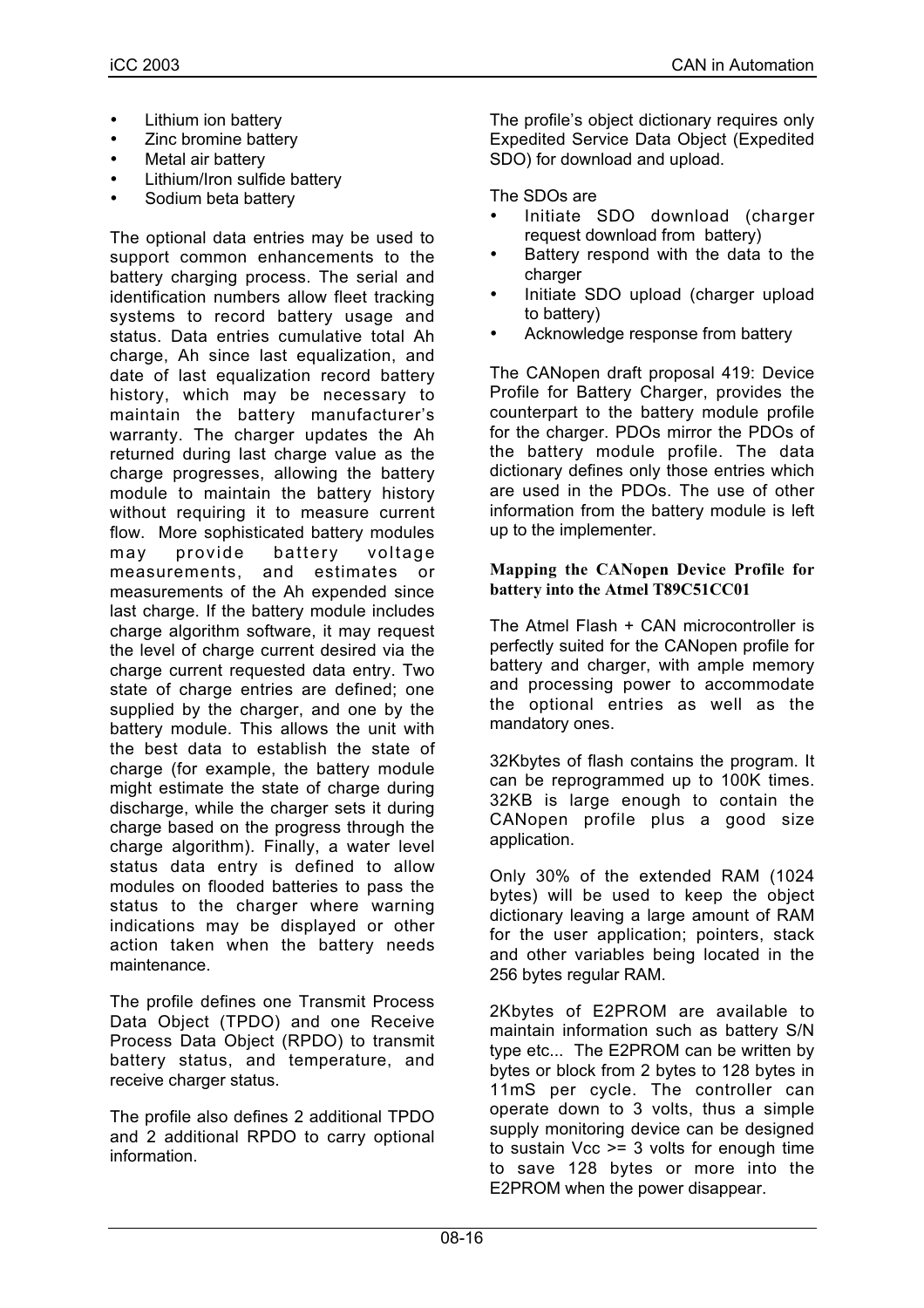The T89C51CC01 CAN peripheral architecture with the unique Message Object Buffer (MOB) is perfectly suited for the CANopen battery profile.

The chip sports 15 Message Object Buffers with each of them programmable as Transmitter or Receiver. Each Message Object has an 8 byte dedicated message data FIFO, a dedicated Message ID and Message Mask (for receiver).

Basic implementation of the CANopen battery profile will use 9 Message Object Buffers:

- NMT (ID=000h)
- Sync (ID=080h)
- Emergency (ID=81f to FFh)
- Time Stamp (ID=100h)
- TPDO (ID=181h to 186h)
- RPDO (ID=201h to 203h)
- TSDO (ID=581h)
- RSDO (ID=601h)
- NMT (ID=701h to 77Fh)

Implementation of the CANopen battery profile with optional TPDOs RPDOs will use 12 Message Object Buffers:

- NMT (ID=000h)
- Sync (ID=080h)
- Emergency (ID=81f to FFh)
- Time Stamp (ID=100h)
- 1<sup>st</sup> TPDO (ID=181h to 186h) could be replaced by  $2^{nd}$  TPDO (ID=281h to 287h)
- 3<sup>rd</sup> optional TPDO (ID=381h to 387h)
- $\cdot$  1<sup>st</sup> RPDO (ID=201h to 203h)
- 2<sup>nd</sup> optional RPDO (ID=301h to 303h)
- $\bullet$  3<sup>rd</sup> optional RPDO (ID=401h to 403h)
- TSDO (ID=581h)
- RSDO (ID=601h)
- NMT (ID=701h to 77Fh)

The Message Object Buffer structure is given in figure 2 below



The controller also includes a 16-bit time stamp timer. Each transmit messages and receive messages can be time stamped. This feature can be used for instance to synchronize clock between a charger and a battery

An Analog/Digital converter is necessary in the battery module to measure the temperature. This can be done using the 10-bit precision A/D included in the T89C51CC01. The temperature measurement is then sent with the 1<sup>st</sup> TPDO. The A/D includes 7 more channels to convert other signals.

The block diagram of the T89C51CC01 is shown on the figure below

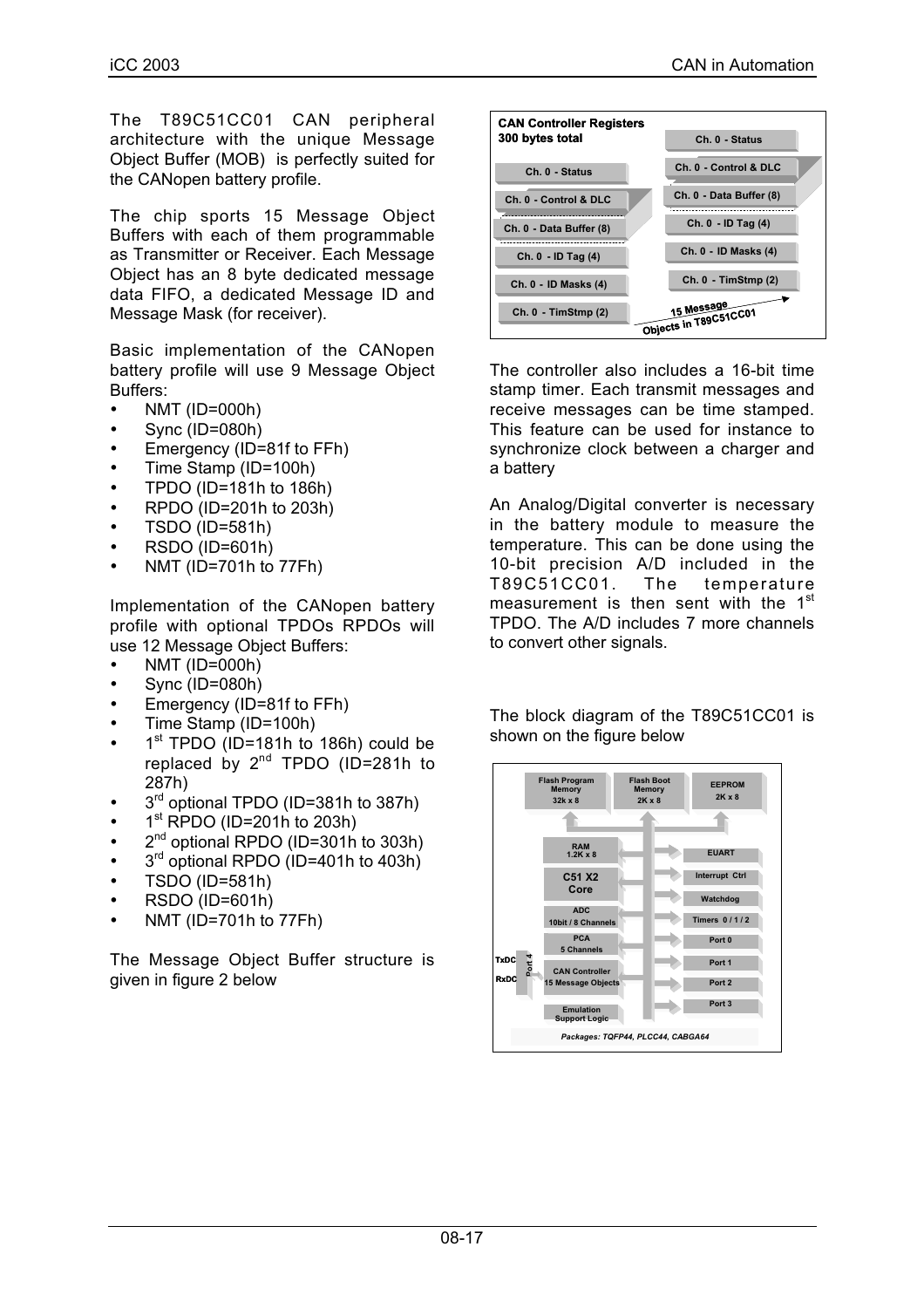#### **Adding the CANopen bootloader to the Device Profile for battery into the Atmel T89C51CC01**

The Atmel Flash + CAN microcontroller has a 2KB flash area for the bootloader. It comes factory preprogrammed with a CAN based or a UART based bootloader.

It is possible to include with the Device Profile for battery, the CANopen custom bootloader such as the Embedded System Academy CANopen bootloader.

## **A CANopen Compliant Bootloader**

If a CANopen device has flash memory, it makes sense to also have a CANopen compliant bootloader. This does not only free the serial communication channel from the bootloader task, it also allows using standard CANopen configuration tools as the communication partner providing the new code (hex file) to be loaded into the Flash memory.

When being in boot-mode a CANopen node's only purpose is to accept a hex-file to be loaded into a Flash memory. While being in that mode, the node does not really need to be 100% CANopen compliant. It just needs to provide enough CANopen compatibility that it does not interfere with any other communication on the network and that it provides a fully functional SDO server, so that SDO clients (like Masters, Managers or Configuration Tools) can make read and write accesses to the Object Dictionary in the node.

So the only CANopen features and communication channels that need to be implemented are the SDO server and the SDO request and response channels.

Sometimes it is desirable that the bootloader can be activated without the requirement to physically touch the device (like setting a jumper, switch or button). In CANopen the straight forward method would be to use a selected write sequence to an Object Dictionary entry as an additional command to actually switch the node into the bootloader mode.

## **Minimal Set of Required OD Entries**

OD entry [1000,00]: Device type information, read-only

As there is no device type number standardized for a bootloader, a manufacturer specific value can be used. The Embedded Systems Academy uses 746F6F62h (ASCII representation is "boot") in their bootloader implementations.

OD entry [1001,00]: Error register, readonly

The bootloader can use this register to signal Flash erase or programming failures. Setting the manufacturer specific error bit can indicate an out-of-range error – a try to program a memory location that is either protected or at which there is no Flash memory.

## OD entry [1018,00-04]: Identify Object

The standard Identify Object as specified in CANopen [CiADS301].

OD entry [1F50,XX]: Download program data

This Object Dictionary entry is described in [CiADSP302] and used to directly accept the code programmed into the target memory. Sub-index 0 is used to quantify how many different program or Flash memory areas are available. The following Sub-indexes can each handle the download to one program or memory area. For many applications it is sufficient to implement one area (Sub-index 1).

Although not specified by the standard, the Embedded Systems Academy recommends using standard ASCII hex files as the files containing the program or data. Using a hex file has two benefits: the file contains the target address on where the data needs to be programmed to and the file also contains checksums making the downloading process more secure.

Although the T89C51CC01 flash memory doesn't need to be erased first before